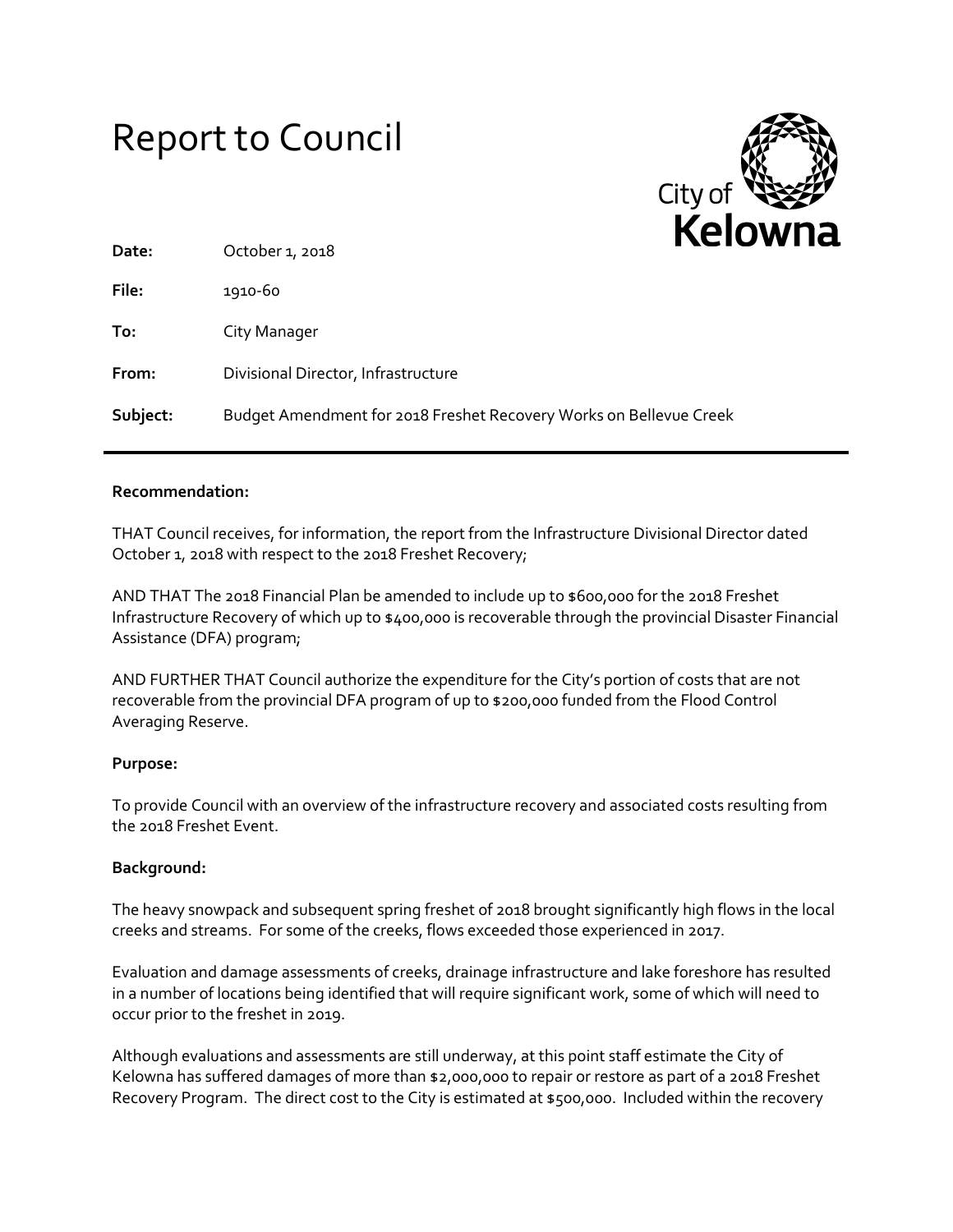program are works that are urgent in nature and require completion before the 2019 spring freshet to mitigate the risk of further flooding and additional damage. Amendments to the City's 2018 Financial Plan are required to proceed with the work.

One of these locations is Bellevue Creek. A significant amount of material was transported from the upper reaches of Bellevue Creek during the freshet of 2018. The material was deposited in the lower gradient section upstream of Okanagan Lake and has reduced the capacity of Bellevue Creek considerably throughout this reach.

The amount of material to be removed necessitates the need to begin immediately in order to be complete by the spring of 2019.

Additional budget requests will be forthcoming in the 2019 budget cycle.

Disaster Financial Assistance (DFA) is a provincial program that supports local government and private property owners to recover after catastrophic events. DFA pays 80% of eligible recovery costs to restore many types of infrastructure to pre-disaster conditions. It does not fund enhancements or upgrades that improve infrastructure or prevent future problems. Not all damage caused by a disaster is eligible for DFA – erosion, landscaping, insured assets and non-critical items are not. Also, enhancements over and above the pre-existing condition will be at the City's expense.

DFA has received submissions from the City for review and preapproval. No approvals have been granted as of yet, as formal notification may take some time, however, we anticipate written approval for the Bellevue Creek work in the near future due to its urgency. Work will not begin until approvals are provided.

### **Internal Circulation:**

Infrastructure Delivery Manager Flood Recovery Project Manager Financial Planning Manager Budget Supervisor

## **Financial/Budgetary Considerations:**

The 2018 Financial Plan is requested to be amended to include 2018 Freshet Recovery works on Bellevue Creek in the amount of up to \$600,000 of which approximately \$400,000 will be recovered from the provincial Disaster Financial Assistance (DFA) program and \$200,000 will be funded from the Flood Control Averaging Reserve.

**Considerations not applicable to this report: Personnel Implications: Legal/Statutory Authority: Legal/Statutory Procedural Requirements: Existing Policy: Personnel Implications: External Agency/Public Comments: Communications Comments: Alternate Recommendation:**